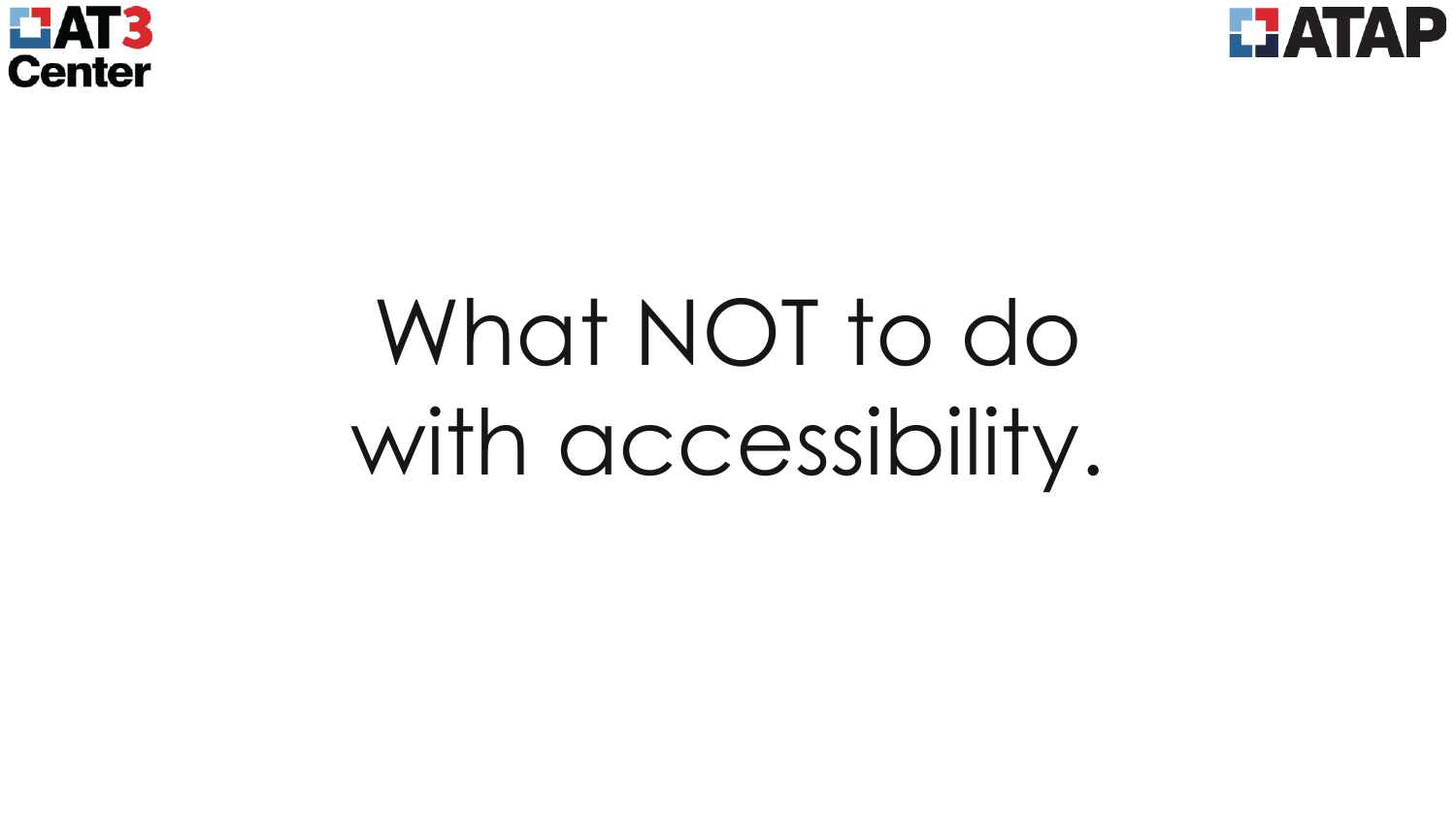



# What is PDF?

- PDF (Portable Document Format)
	- Common end product
	- Preserve format and security
	- Created by Adobe (company)
	- Edited and viewed in Acrobat (program)
- Adobe > Acrobat > PDF = Microsoft > Word > doc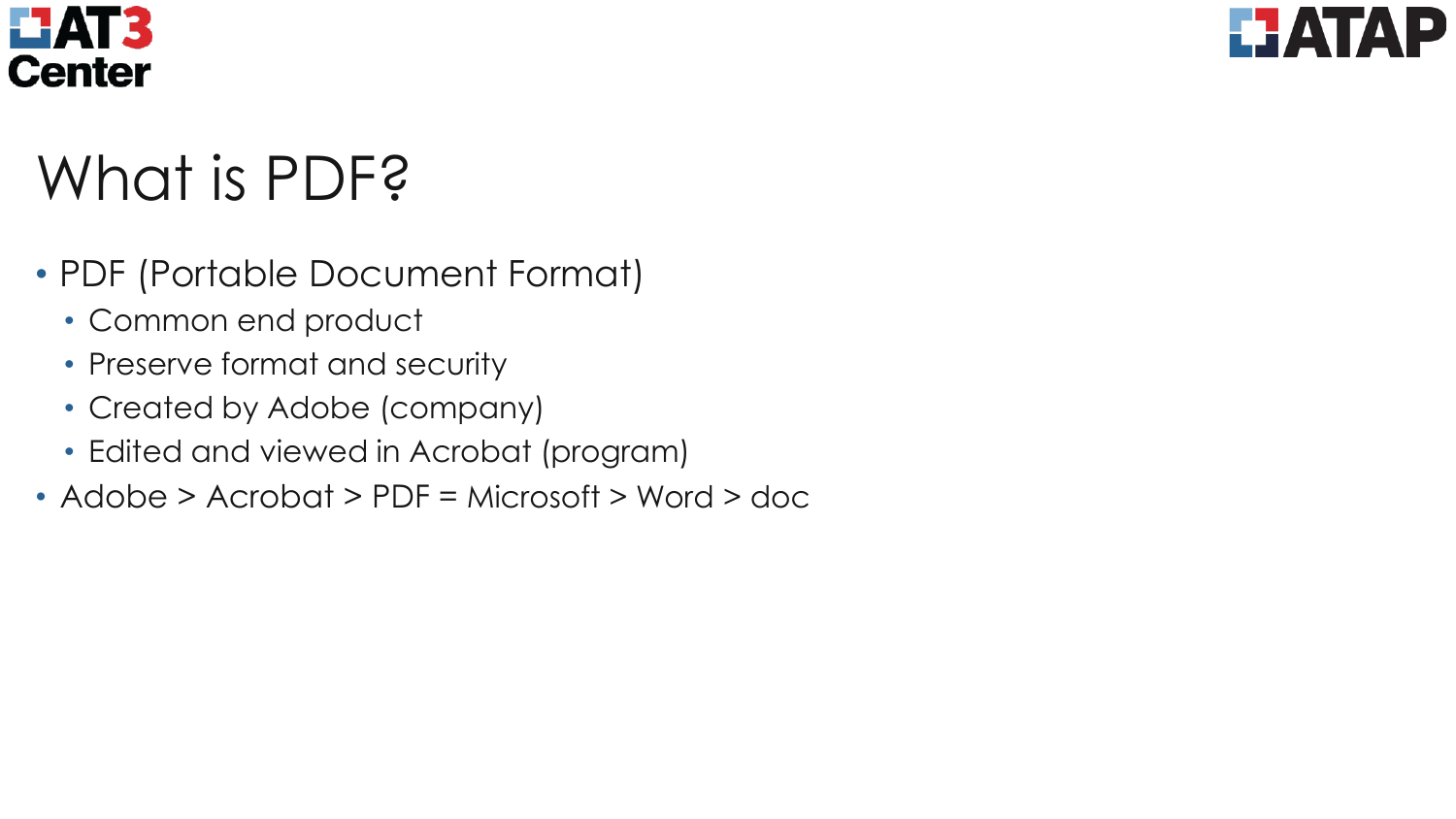



# PDF Accessibility

- Match "image" and back-end structure
	- Use **PDF tags** to provide hidden, back-end structure
	- Tags are used by AT, such as screen readers
- Source document is supreme!
	- Easier to remediate
	- Easier to work with in general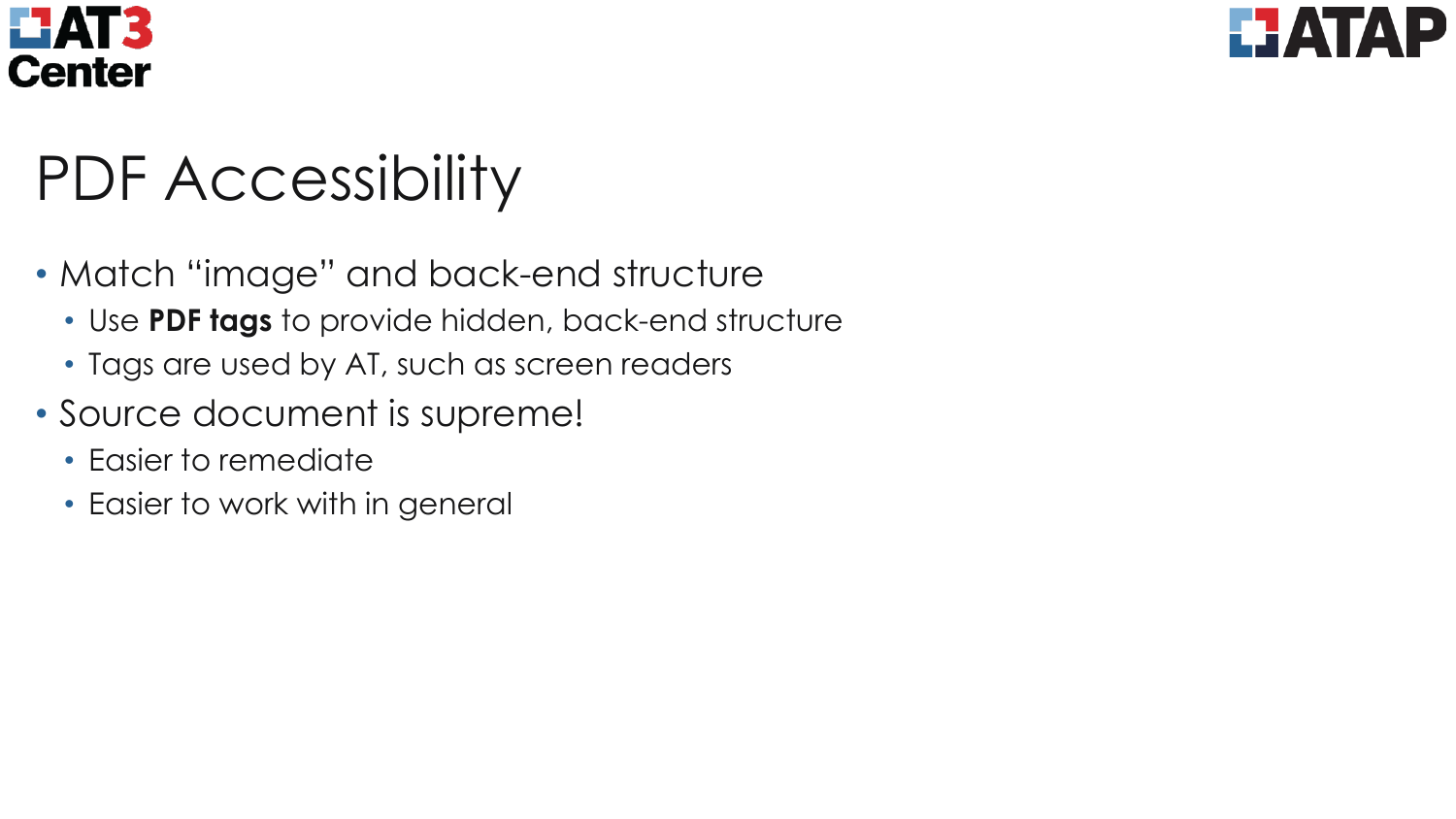



# Conversion to PDF

- Never "print to PDF" from Word, PowerPoint, or anything and expect it to be accessible
	- Produces a PDF that is image-only and has no tags
	- Useful for print-only documents, not digital documents
- Correct methods
	- File > Save As in Word, PowerPoint, etc.
	- Acrobat PDF conversion plug-in (File > Save as Adobe PDF **OR** Acrobat tab)
		- \*Only if you have Acrobat installed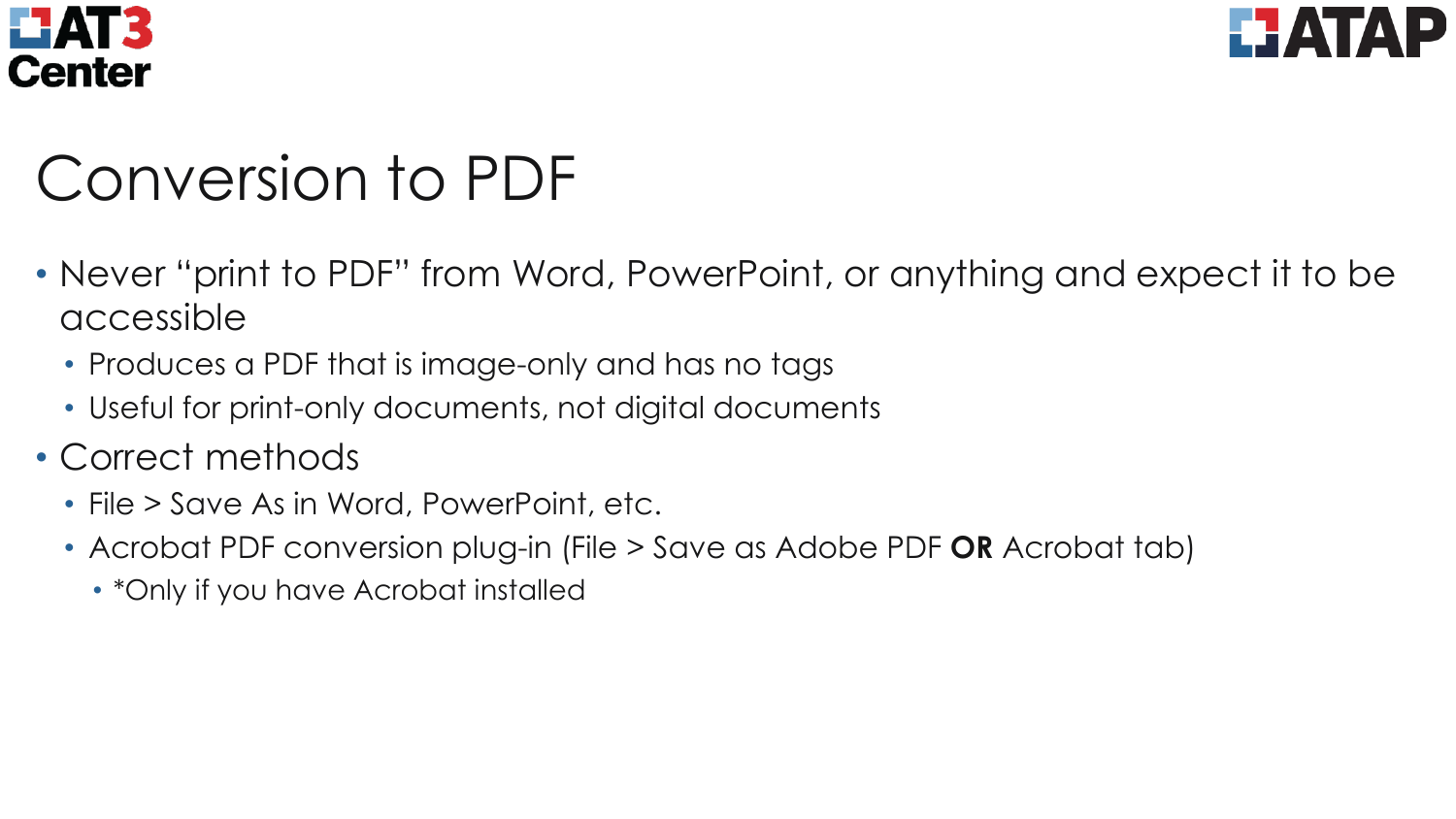



#### Print to PDF – don't use this one!

| Print   |                           |
|---------|---------------------------|
| Print   | ∸<br>Copies:<br>$\vert$ 1 |
| Printer | ⋒                         |
| Ready   | Microsoft Print to PDF    |
|         | <b>Printer Properties</b> |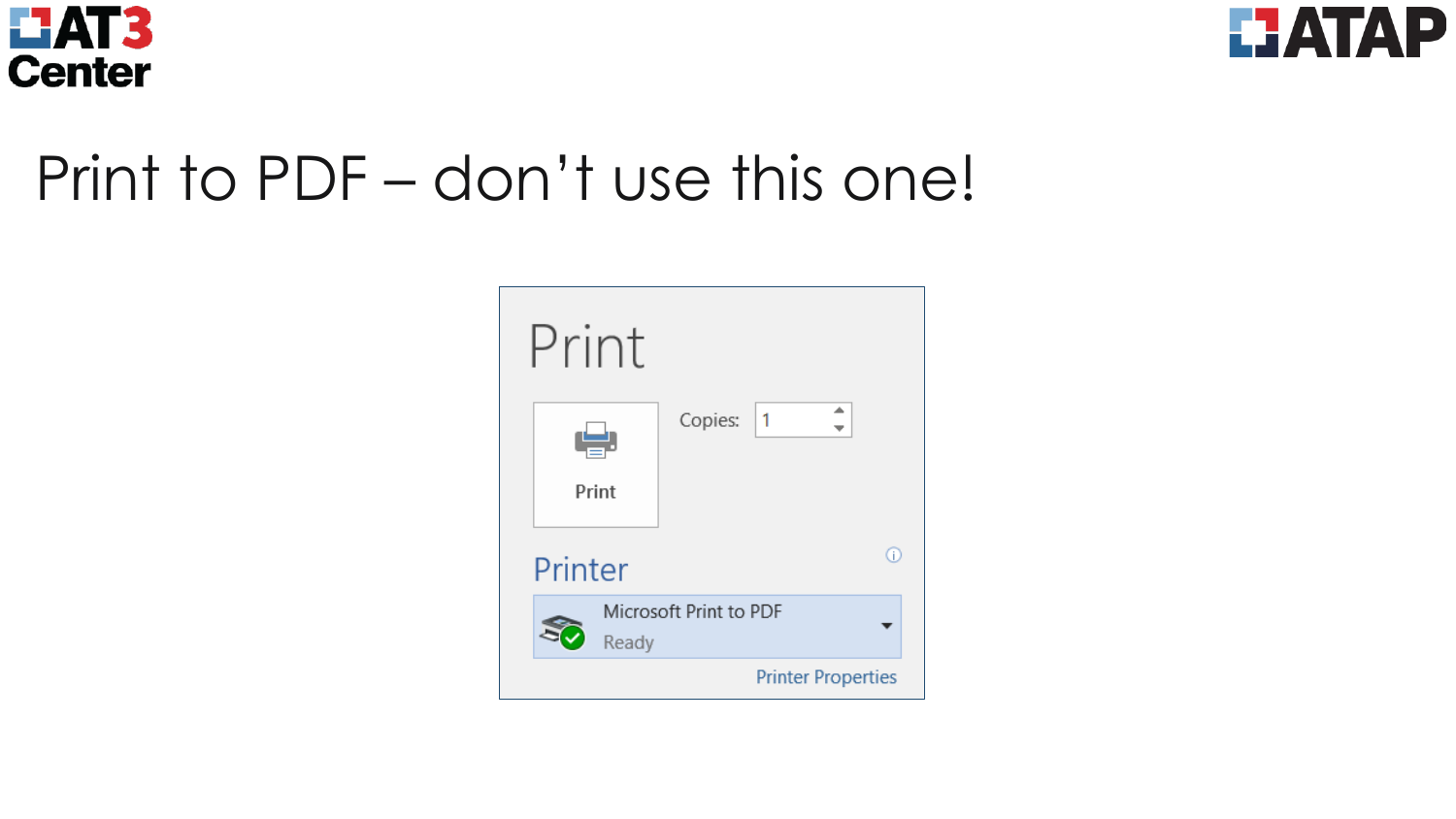



## Using File > Save As

- In Word, click "File", then "Save As"
- 2. Next, select where you'll save the file
- 3. Change the type to PDF and click Options
- 4. In the options, make sure Document properties & Document structure tags for accessibility are selected.



| Options                                            |                                      |        |  |  |  |  |
|----------------------------------------------------|--------------------------------------|--------|--|--|--|--|
| Page range                                         |                                      |        |  |  |  |  |
| $\bigcirc$ aii                                     |                                      |        |  |  |  |  |
| $\bigcirc$ Current page                            |                                      |        |  |  |  |  |
| Selection                                          |                                      |        |  |  |  |  |
| $\div$<br>$\bigcirc$ Page(s) From:<br>I1           | To:                                  | 1      |  |  |  |  |
| Publish what                                       |                                      |        |  |  |  |  |
| <b>O</b> Document                                  |                                      |        |  |  |  |  |
| Document showing markup                            |                                      |        |  |  |  |  |
| Include non-printing information                   |                                      |        |  |  |  |  |
| Create bookmarks using:                            |                                      |        |  |  |  |  |
| C Headings                                         |                                      |        |  |  |  |  |
| Word bookmarks                                     |                                      |        |  |  |  |  |
| $\vee$ Document properties                         |                                      |        |  |  |  |  |
| $\angle$ Document structure tags for accessibility |                                      |        |  |  |  |  |
| <b>PDF</b> options                                 |                                      |        |  |  |  |  |
| ISO 19005-1 compliant (PDF/A)                      |                                      |        |  |  |  |  |
| $\vee$ Bitmap text when fonts may not be embedded  |                                      |        |  |  |  |  |
|                                                    | Encrypt the document with a password |        |  |  |  |  |
| OK                                                 |                                      | Cancel |  |  |  |  |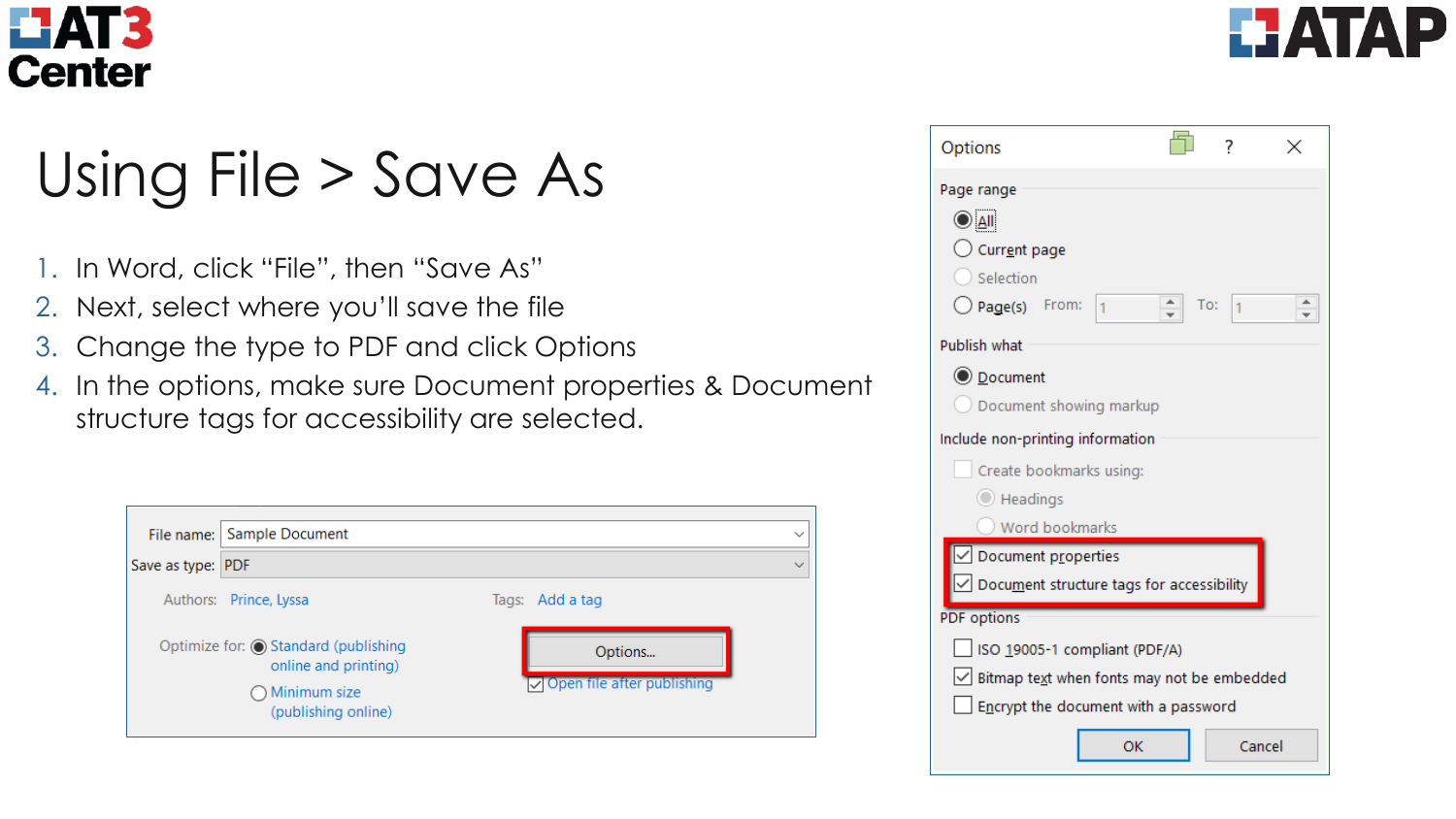



## Using Adobe Acrobat Plug-in

- Option 1: Click "File" and then "Save As Adobe PDF" (not pictured)
- Option 2: Use the Acrobat tab in the Word ribbon (pictured)

| Home Insert Draw Design Layout References Mailings Review View ACROBAT | File |  |  |  |  |  |  |  |  |  |  |
|------------------------------------------------------------------------|------|--|--|--|--|--|--|--|--|--|--|
|------------------------------------------------------------------------|------|--|--|--|--|--|--|--|--|--|--|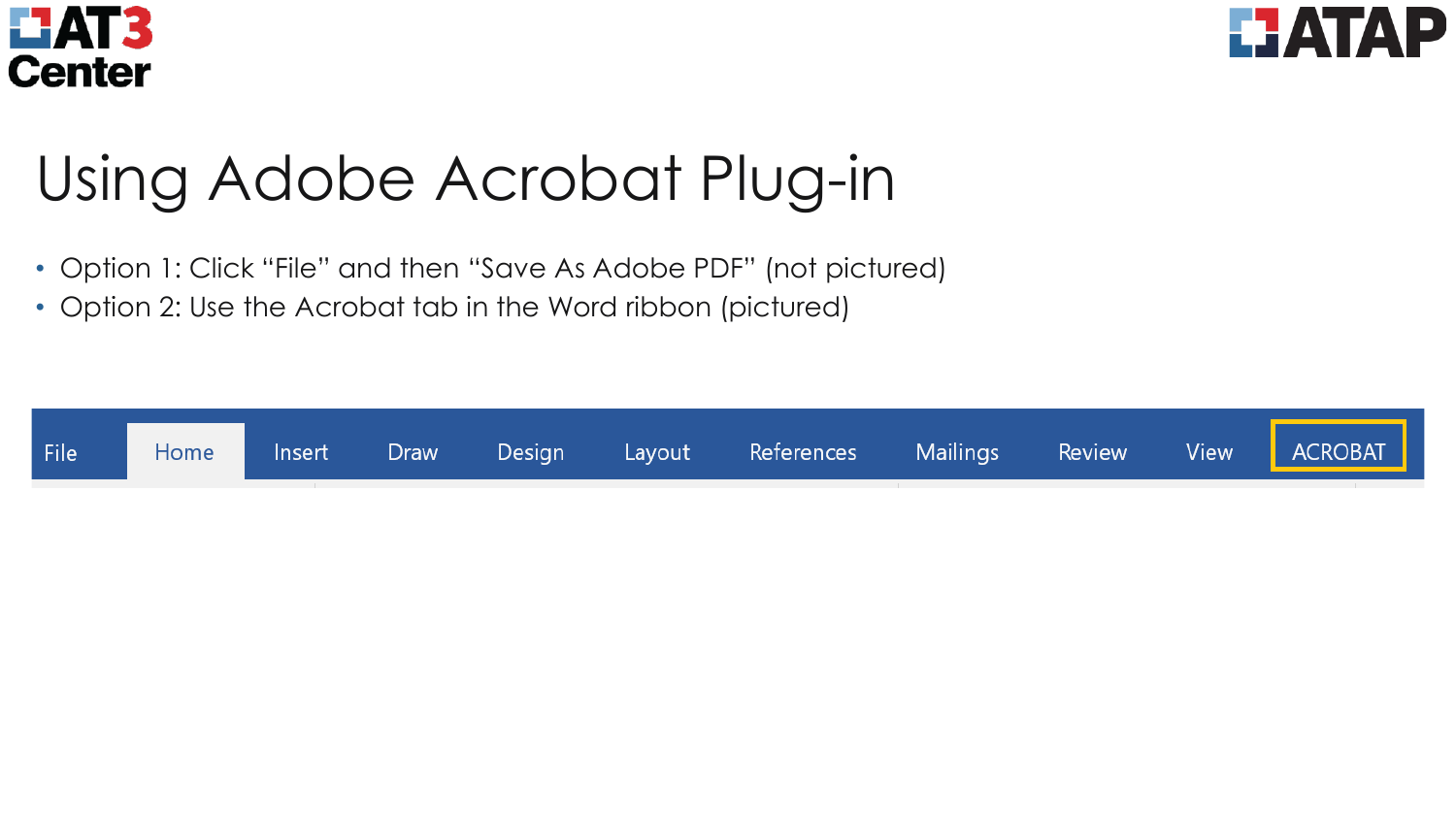



## Demo in Acrobat Pro

- 1. No headings
- 2. No alt text
- 3. Improperly structured lists
- 4. Incorrect table structure
- 5. Complex table with no scope defined
- 6. Paragraph stops
- 7. Missing document title
- 8. Color contrast & color use